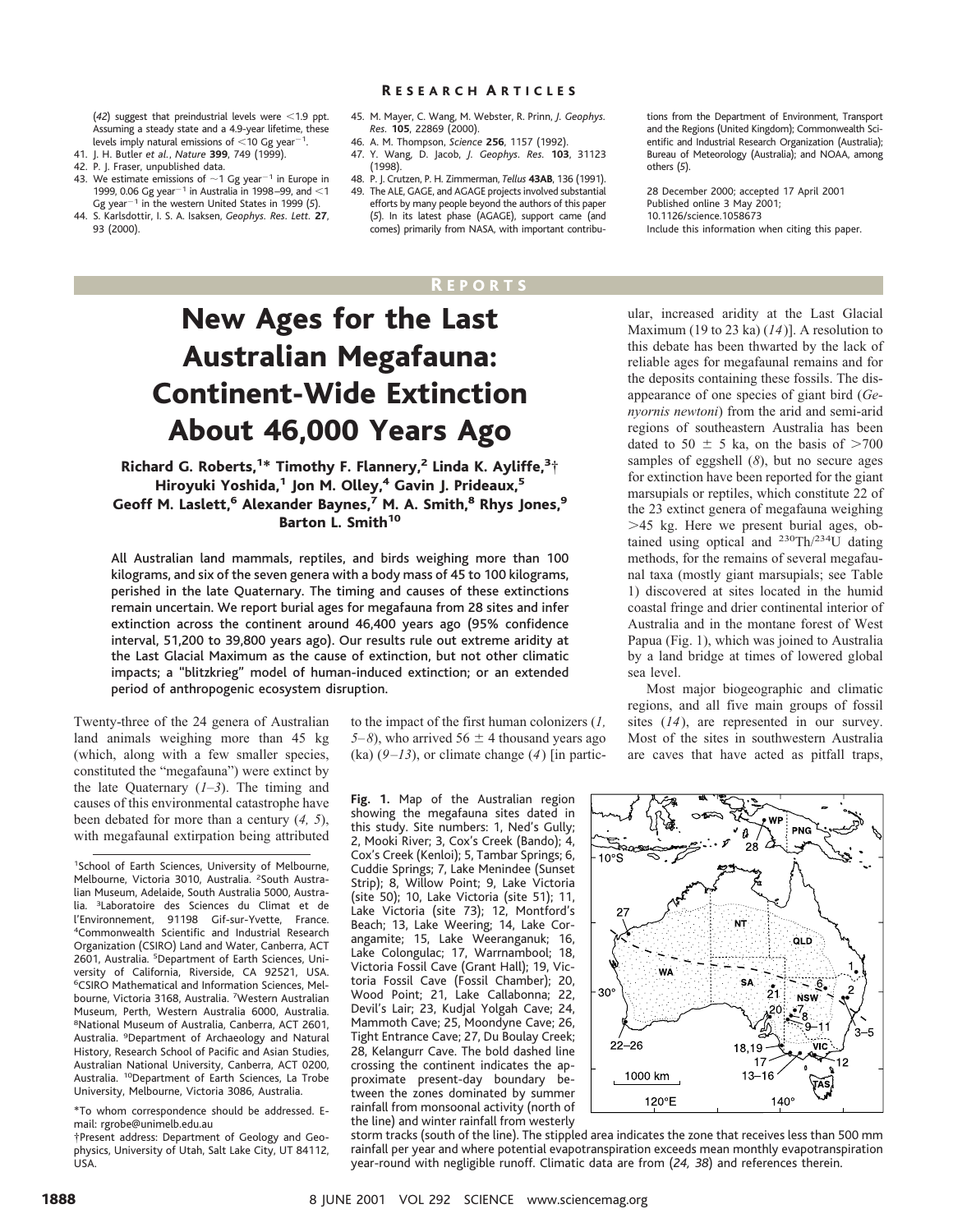**Table 1.** Megafaunal taxa represented at the study sites. The names of the numbered sites are given in Table 2 and Fig. 1. Taxa represented by articulated remains are indicated by **X** and **Cf.**, whereas <sup>x</sup> and cf. denote taxa represented by disarticulated remains or remains for which articulation is uncertain. Parentheses indicate that *Genyornis newtoni* is represented by <sup>a</sup> footprint at Warrnambool (site 17) and by eggshell at Wood Point (site 20). The extant *Macropus*

*giganteus*, *M. fuliginosus*, and *Sarcophilus harrisii* are included as they are represented by individuals up to 30% larger in dental dimensions than the living forms. The gigantic form of *M. giganteus* is referred to here as M. *g. titan*, and that of S. *harrisii* as S. *h. laniarius. Vombatus*<br>*hacketti and Wallabia kitcheneri* belong to genera extant in eastern Australia but extinct in Western Australia.

 $\overline{\phantom{a}}$ 

 $\bar{m}$  $\bullet$  $\frac{m}{m}$  $\blacktriangleright$ 

ESEARCH

 $\overline{z}$  $\Omega$  $\pm$ 

ARTIC RTICLES

 $\overline{\mathbf{m}}$ 

ທ

|                                           |                           | Site           |                |   |                           |            |                             |                |         |                           |                           |                           |                           |                |   |                           |                                    |                           |                           |               |                           |                           |                |             |   |   |         |              |                           |                           |
|-------------------------------------------|---------------------------|----------------|----------------|---|---------------------------|------------|-----------------------------|----------------|---------|---------------------------|---------------------------|---------------------------|---------------------------|----------------|---|---------------------------|------------------------------------|---------------------------|---------------------------|---------------|---------------------------|---------------------------|----------------|-------------|---|---|---------|--------------|---------------------------|---------------------------|
| Taxa                                      | $\mathbf{1}$              | $\overline{2}$ | $\overline{3}$ |   |                           | $4\ 5\ 6*$ | 6†                          | $\overline{7}$ | 8       | 9, 10                     | 11                        |                           |                           |                |   |                           | 12  13  14  15  16  17  18  19  20 |                           |                           |               | 21                        |                           | 22  23  24  25 |             |   |   | 26J 26H | 26D          |                           | 27 28                     |
|                                           |                           |                |                |   |                           |            |                             |                |         |                           |                           |                           |                           |                |   |                           |                                    |                           |                           |               |                           |                           |                |             |   |   |         |              |                           |                           |
| Articulated remains represented X . X X . |                           |                |                |   |                           | $\sim$     | $\mathcal{L}^{\mathcal{L}}$ |                | $X$ $X$ | $\boldsymbol{\mathsf{X}}$ | X                         | $\boldsymbol{\mathsf{x}}$ | $\boldsymbol{\mathsf{X}}$ | $\sim$         |   | $X$ $X$                   | $\boldsymbol{\mathsf{X}}$          | $\mathbb{R}^{\mathbb{Z}}$ | $\pmb{\chi}$              | $\mathcal{L}$ | $\boldsymbol{\mathsf{X}}$ | $\sim$                    |                | $X$ $X$ $X$ |   |   |         |              | $\boldsymbol{\mathsf{X}}$ | $\sim$                    |
| <b>Reptiles</b>                           |                           |                |                |   |                           |            |                             |                |         |                           |                           |                           |                           |                |   |                           |                                    |                           |                           |               |                           |                           |                |             |   |   |         |              |                           |                           |
| Meiolania sp. indet.                      |                           |                |                |   |                           |            | х                           |                |         |                           |                           |                           |                           |                |   |                           |                                    |                           |                           |               |                           |                           |                |             |   |   |         |              |                           |                           |
| Megalania prisca                          |                           |                |                |   |                           |            | x                           |                |         |                           |                           |                           |                           |                |   |                           |                                    |                           |                           |               |                           |                           |                |             |   |   |         |              |                           |                           |
| Wonambi naracoortensis                    |                           |                |                |   |                           |            |                             |                |         |                           |                           |                           |                           |                |   |                           |                                    |                           |                           |               |                           |                           |                |             |   |   |         |              |                           |                           |
| Pallimnarchus sp. indet.                  |                           |                |                |   |                           | x          | X                           |                |         |                           |                           |                           |                           |                |   |                           |                                    |                           |                           |               |                           |                           |                |             |   |   |         |              |                           |                           |
| Quinkana sp. indet.<br>Birds              |                           |                |                |   |                           |            |                             |                |         |                           |                           |                           |                           |                |   |                           |                                    |                           |                           |               |                           |                           |                |             |   |   |         |              |                           |                           |
| Genyornis newtoni                         |                           |                |                |   |                           | х          | х                           |                |         |                           |                           |                           |                           |                |   |                           | (X)                                |                           |                           | (x)           | x                         |                           |                |             |   |   |         |              |                           |                           |
| Progura naracoortensis                    |                           |                |                |   |                           |            |                             |                |         |                           |                           |                           |                           |                |   |                           |                                    |                           | X                         |               |                           |                           |                |             |   |   |         |              |                           |                           |
| Mammals                                   |                           |                |                |   |                           |            |                             |                |         |                           |                           |                           |                           |                |   |                           |                                    |                           |                           |               |                           |                           |                |             |   |   |         |              |                           |                           |
| Megalibgwilia ramsayi                     |                           |                |                |   |                           |            |                             |                |         |                           |                           |                           |                           |                |   |                           |                                    |                           |                           |               |                           |                           |                |             |   |   |         |              |                           |                           |
| "Zaglossus" hacketti                      |                           |                |                |   |                           |            |                             |                |         |                           |                           |                           |                           |                |   |                           |                                    |                           |                           |               |                           |                           |                | X           |   |   |         |              |                           |                           |
| Sarcophilus harrisii laniarius            | X                         |                |                |   |                           |            |                             |                |         |                           | $\boldsymbol{\mathsf{x}}$ |                           |                           |                |   |                           |                                    |                           |                           |               |                           |                           |                |             |   |   |         | x            |                           |                           |
| Diprotodon optatum                        | X                         |                |                | X |                           |            |                             |                |         |                           |                           |                           |                           |                |   |                           |                                    |                           |                           |               |                           |                           |                |             |   |   |         |              |                           |                           |
|                                           |                           | $\pmb{\times}$ | X              |   |                           | X          | X                           |                |         | X                         |                           |                           |                           |                |   | x                         |                                    |                           |                           |               | x                         |                           |                |             |   |   |         |              | X                         |                           |
| Diprotodon sp. indet.                     |                           |                |                |   |                           |            |                             |                |         |                           |                           |                           |                           |                |   |                           |                                    |                           | $\boldsymbol{\mathsf{x}}$ |               |                           |                           |                |             |   |   |         |              |                           |                           |
| Maokopia ronaldi                          |                           |                |                |   |                           |            |                             |                |         |                           |                           |                           |                           |                |   |                           |                                    |                           |                           |               |                           |                           |                |             |   |   |         |              |                           | X                         |
| Zygomaturus trilobus                      |                           |                |                |   |                           |            |                             |                |         |                           |                           |                           |                           |                |   |                           |                                    | $\pmb{\times}$            | X                         |               |                           |                           |                | x           | x |   |         | x            |                           |                           |
| Zygomaturus sp. indet.                    |                           |                |                |   |                           |            |                             |                |         |                           |                           |                           |                           |                |   |                           |                                    |                           |                           |               |                           |                           |                |             |   |   |         |              |                           |                           |
| Palorchestes azael                        |                           |                |                |   |                           |            |                             |                |         |                           |                           |                           |                           |                |   |                           |                                    |                           | x                         |               |                           |                           |                |             |   |   |         |              |                           |                           |
| Phascolonus gigas                         | $\pmb{\times}$            | $\mathsf{x}$   |                |   |                           |            | $\boldsymbol{\mathsf{x}}$   |                |         | x                         | x                         |                           |                           | $\pmb{\times}$ | X |                           |                                    |                           |                           |               | x                         |                           |                |             |   |   |         |              |                           |                           |
| Vombatus hacketti                         |                           |                |                |   |                           |            |                             |                |         |                           |                           |                           |                           |                |   |                           |                                    |                           |                           |               |                           | $\boldsymbol{\mathsf{x}}$ |                |             |   |   |         |              |                           |                           |
| Thylacoleo carnifex                       | X                         |                |                |   |                           |            |                             |                |         | х                         |                           |                           |                           |                |   | X                         |                                    | X                         | x                         |               |                           | $\overline{\mathsf{x}}$   |                |             |   |   |         |              |                           |                           |
| Propleopus oscillans                      |                           |                |                |   |                           |            |                             |                |         |                           |                           |                           |                           |                |   |                           |                                    |                           | $\mathsf{x}$              |               |                           |                           |                |             |   |   |         |              |                           |                           |
| Borungaboodie hatcheri                    |                           |                |                |   |                           |            |                             |                |         |                           |                           |                           |                           |                |   |                           |                                    |                           |                           |               |                           |                           |                |             |   |   |         |              |                           |                           |
| Macropus ferragus                         |                           |                |                |   |                           |            |                             |                |         | x                         |                           |                           |                           |                |   |                           |                                    |                           |                           |               |                           |                           |                |             |   |   |         |              |                           |                           |
| Macropus fuliginosus                      |                           |                |                |   |                           |            |                             |                |         |                           |                           |                           |                           |                |   |                           |                                    |                           |                           |               |                           | $\boldsymbol{\mathsf{x}}$ |                |             | X |   |         |              |                           |                           |
| Macropus giganteus titan                  | x                         |                |                |   |                           |            |                             |                |         |                           | x                         |                           | x                         | $\pmb{\times}$ | x | x                         |                                    |                           |                           |               | X                         |                           |                |             |   |   |         |              |                           |                           |
| Macropus sp. indet.                       |                           |                |                |   | $\boldsymbol{\mathsf{x}}$ |            |                             |                |         | $\cdot$                   |                           |                           |                           |                |   |                           |                                    | $\pmb{\times}$            | $\pmb{\times}$            |               |                           |                           |                |             |   |   |         |              |                           |                           |
| Procoptodon goliah                        | $\boldsymbol{\mathsf{x}}$ |                |                |   |                           |            |                             | x              |         | x                         | X                         |                           |                           |                |   |                           |                                    |                           | X                         |               |                           |                           |                |             |   |   |         |              |                           |                           |
| Procoptodon sp. indet.                    |                           |                |                |   |                           |            |                             |                |         |                           |                           |                           |                           |                |   | X                         |                                    |                           |                           |               |                           |                           |                |             |   |   |         |              |                           |                           |
| Protemnodon anak                          |                           |                |                |   |                           |            |                             |                |         | X                         |                           |                           |                           |                | X | $\boldsymbol{\mathsf{x}}$ |                                    |                           |                           |               |                           |                           |                |             |   |   |         |              |                           |                           |
| Protemnodon brehus                        |                           |                |                |   |                           |            |                             |                |         | x                         |                           | Cf.                       |                           |                |   | cf.                       |                                    |                           |                           |               | Cf.                       |                           |                |             |   |   |         |              |                           |                           |
| Protemnodon hopei                         |                           |                |                |   |                           |            |                             |                |         |                           |                           |                           |                           |                |   |                           |                                    |                           |                           |               |                           |                           |                |             |   |   |         |              |                           | $\boldsymbol{\mathsf{x}}$ |
| Protemnodon roechus                       | x                         |                |                |   |                           |            |                             |                |         |                           |                           |                           |                           |                |   |                           |                                    |                           |                           |               |                           |                           |                |             |   |   |         |              |                           |                           |
| Protemnodon sp. indet.                    |                           |                |                |   |                           |            |                             |                |         |                           |                           |                           |                           |                |   |                           |                                    |                           |                           |               |                           |                           |                |             |   |   |         |              |                           |                           |
| Simosthenurus baileyi                     |                           |                |                |   |                           |            |                             |                |         |                           |                           |                           |                           |                |   |                           |                                    |                           | X                         |               |                           |                           |                |             |   |   |         |              |                           |                           |
| Simosthenurus brownei                     |                           |                |                |   |                           |            |                             |                |         |                           |                           |                           |                           |                |   |                           |                                    |                           | X                         |               |                           |                           | X              | X           |   |   |         |              |                           |                           |
| Simosthenurus gilli                       |                           |                |                |   |                           |            |                             |                |         |                           |                           |                           |                           |                |   |                           |                                    | X                         | X                         |               |                           |                           |                |             |   |   |         |              |                           |                           |
| Simosthenurus maddocki                    |                           |                |                |   |                           |            |                             |                |         |                           |                           |                           |                           |                |   |                           |                                    |                           | $\mathsf{x}$              |               |                           |                           |                |             |   |   |         |              |                           |                           |
| Simosthenurus newtonae                    |                           |                |                |   |                           |            |                             |                |         |                           |                           |                           |                           |                |   |                           |                                    | $\boldsymbol{\mathsf{x}}$ | $\pmb{\times}$            |               |                           |                           |                |             |   |   |         | X            |                           |                           |
| Simosthenurus occidentalis                |                           |                |                |   |                           |            |                             |                |         |                           |                           |                           |                           |                |   |                           |                                    |                           | X                         |               |                           |                           | x              |             |   | X | X       | $\mathsf{x}$ |                           |                           |
|                                           |                           |                |                |   |                           |            |                             |                |         |                           |                           |                           |                           |                |   |                           |                                    |                           | $\mathsf{x}$              |               |                           |                           |                |             |   |   |         |              |                           |                           |
| Simosthenurus pales                       |                           |                |                |   |                           |            |                             |                |         |                           |                           |                           |                           |                |   |                           |                                    |                           |                           |               |                           |                           |                |             |   |   |         | X            |                           |                           |
| Simosthenurus sp. indet.                  |                           |                |                |   |                           |            |                             |                |         |                           |                           |                           |                           |                |   |                           |                                    |                           |                           |               |                           |                           |                |             |   |   |         |              |                           |                           |
| Sthenurus andersoni                       |                           | ct.            |                |   |                           | ct.        |                             |                |         | x                         |                           |                           |                           |                |   |                           |                                    |                           | х                         |               | x                         |                           |                |             |   |   |         |              |                           |                           |
| Sthenurus atlas                           |                           |                |                |   |                           |            |                             |                |         | $\boldsymbol{\mathsf{x}}$ |                           |                           |                           |                |   |                           |                                    |                           |                           |               |                           |                           |                |             |   |   |         |              |                           |                           |
| Sthenurus stirlingi                       |                           |                |                |   |                           |            |                             |                |         |                           |                           |                           |                           |                |   |                           |                                    |                           |                           |               | X                         |                           |                |             |   |   |         |              |                           |                           |
| Sthenurus tindalei                        |                           |                |                |   |                           |            |                             |                |         | X                         |                           |                           |                           |                |   |                           |                                    |                           |                           |               | X                         |                           |                |             |   |   |         |              |                           |                           |
| Sthenurus sp. indet.                      |                           |                |                |   |                           |            | x                           |                | x       |                           |                           |                           |                           |                |   |                           |                                    |                           |                           |               |                           |                           |                |             |   |   |         |              |                           |                           |
| Wallabia kitcheneri                       |                           |                |                |   |                           |            |                             |                |         |                           |                           |                           |                           |                |   |                           |                                    |                           |                           |               |                           |                           |                | X           |   |   |         | x            |                           |                           |

\*Site 6, units 5, 6a, and 6b.  $\ddot{\text{ } }$  †Site 6, units 7 to 12.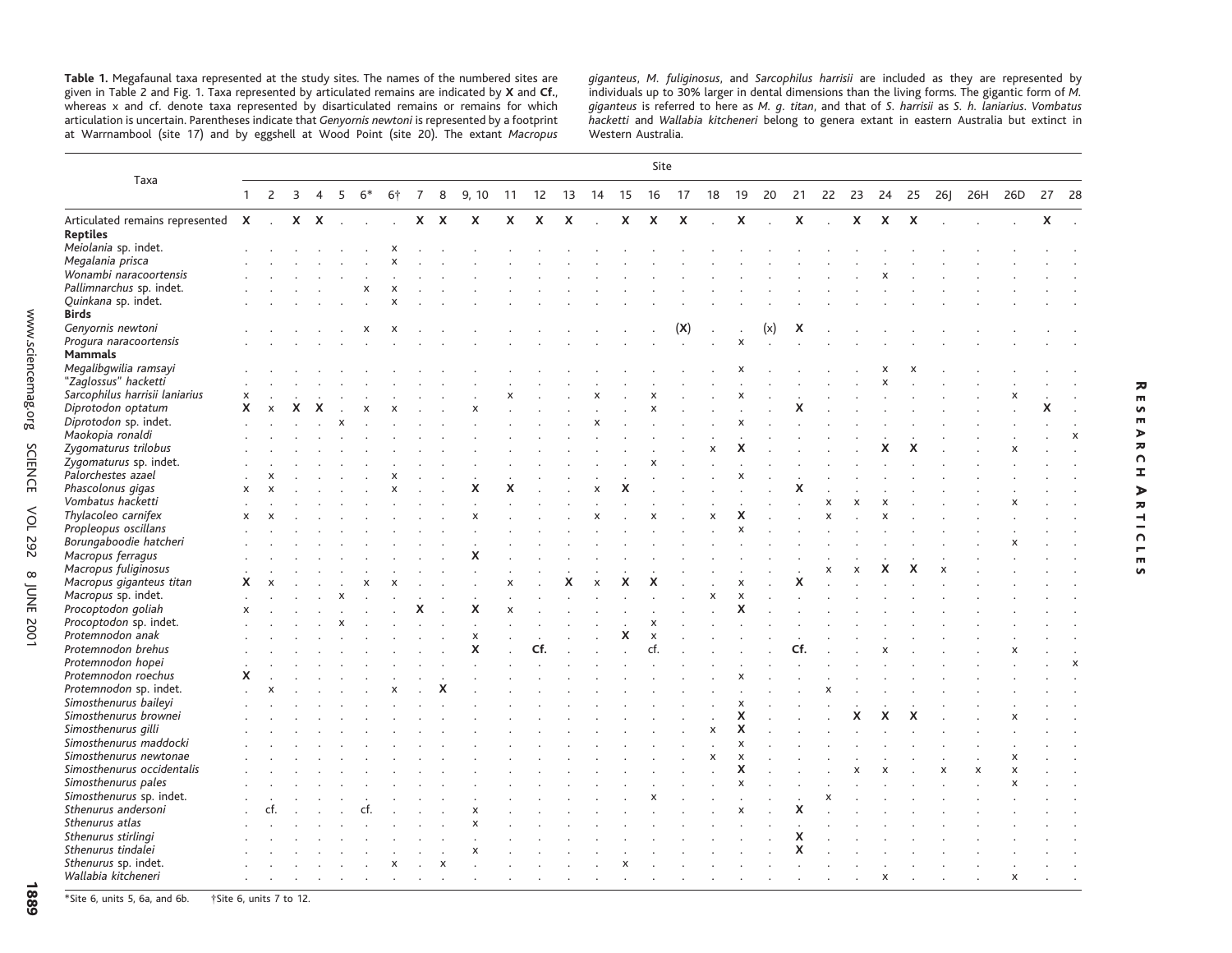### R EPORTS

whereas the sites in eastern Australia consist mainly of aeolian deposits along the edges of former or present lake basins, river or swamp deposits, and coastal dune deposits. To maximize our prospects of encountering fossils close in age to the terminal extinction event, we chose sites that geomorphological and stratigraphic evidence indicated were relatively young. The most recent megafaunal

site may not be included in our survey, but we consider that a sufficient number of sites  $(n =$ 28) have been dated to discern a clear pattern in the distribution of burial ages.

A review  $(15)$  of 91 radiocarbon  $(^{14}C)$ ages obtained for Australian megafauna before 1995 rejected the vast majority of ages as being unreliable (*16*), including all those younger than 28 ka before the present (B.P.).

The remaining 14C ages were close to or beyond the practical limits of the technique, or were on materials that had ambiguous associations with the megafaunal remains. Radiocarbon dating of bone and charcoal older than 35 ka is problematic using conventional sample pretreatments (*17–19*). Consequently, 14C ages were used in this study only for comparison with ages of  $<$  50 ka obtained

| Table 2. Optical ages for burial sediments, supporting data, and sample contexts. |  |  |  |  |  |  |  |
|-----------------------------------------------------------------------------------|--|--|--|--|--|--|--|
|-----------------------------------------------------------------------------------|--|--|--|--|--|--|--|

| Site*                                      | Sample context†                       | Grain size<br>$(\mu m)$ | Dose ratet<br>$(Gy ka^{-1})$ | Paleodose <sup>t</sup><br>(Gy) | Optical age <sup>+</sup><br>(ka) |
|--------------------------------------------|---------------------------------------|-------------------------|------------------------------|--------------------------------|----------------------------------|
| Queensland                                 |                                       |                         |                              |                                |                                  |
| 1. Ned's Gully¶                            | Megafaunal unit, sample 1             | $180 - 212$             | $0.76 \pm 0.09$              | $35 \pm 2$                     | $47 \pm 6$                       |
|                                            | Megafaunal unit, sample 2             | $90 - 125$              | $0.78 \pm 0.09$              | $36 \pm 3$                     | $46 \pm 6$                       |
| <b>New South Wales</b>                     |                                       |                         |                              |                                |                                  |
| 2. Mooki River                             | Megafaunal unit                       | $90 - 125$              | $1.77 \pm 0.16$              | $74 \pm 4$                     | $42 \pm 4$                       |
| 3. Cox's Creek (Bando)¶                    | Megafaunal unit, sample 1             | $90 - 125$              | $1.43 \pm 0.14#$             | $75 \pm 3$                     | $53 \pm 5$                       |
|                                            | Megafaunal unit, sample 1             | 180-212                 | $1.38 \pm 0.14#$             | $75 \pm 3$                     | $54 \pm 6$                       |
|                                            | Megafaunal unit, sample 2             | $90 - 125$              | $1.43 \pm 0.14#$             | $72 \pm 6$                     | $50 \pm 6$                       |
| 4. Cox's Creek (Kenloi)¶                   | 5 cm above megafaunal unit            | $90 - 125$              | $0.93 \pm 0.06$              | $47 \pm 2$                     | $51 \pm 4$                       |
|                                            | 30 cm below megafaunal unit           | $90 - 125$              | $0.97 \pm 0.06$              | $51 \pm 2$                     | $53 \pm 4$                       |
|                                            | 30 cm below megafaunal unit           | $180 - 212$             | $0.94 \pm 0.06$              | $54 \pm 3$                     | $58 \pm 4$                       |
| 5. Tambar Springs                          | Megafaunal unit (spit 4)              | $90 - 125$              | $1.43 \pm 0.09$              | $2.9 \pm 0.2$                  | $2.0 \pm 0.2$                    |
| 6. Cuddie Springs                          | Above main megafaunal unit (unit 4)   | $90 - 125$              | $2.47 \pm 0.15$              | $<$ 41.3 $\pm$ 1.2             | $<$ 16.7 $\pm$ 1.2               |
|                                            | Megafaunal unit (unit 5)              | $90 - 125$              | $2.22 \pm 0.14$              | $<$ 59 $\pm$ 2                 | $<$ 27 $\pm$ 2                   |
|                                            | Megafaunal unit (unit 6a)             | $90 - 125$              | $1.95 \pm 0.12$              | $<$ 59 $\pm$ 3                 | $<$ 30 $\pm$ 2                   |
|                                            | Megafaunal unit (unit 6b)             | $90 - 125$              | $2.72 \pm 0.17$              | $<$ 99 $\pm$ 5                 | $<$ 36 $\pm$ 3                   |
| 7. Lake Menindee (Sunset Strip)¶           | Megafaunal unit                       | $180 - 212$             | $1.69 \pm 0.09$              | $113 \pm 8$                    | $67 \pm 6$                       |
| 8. Willow Point¶                           | Attached to MV specimen               | $90 - 125$              | $0.86 \pm 0.08$              | $47 \pm 2$                     | $55 \pm 6$                       |
| 9. Lake Victoria (site 50)                 | Attached to MV specimen               | $180 - 212$             | $0.59 \pm 0.07$ §            | $30 \pm 3$                     | $52 \pm 8$                       |
| 10. Lake Victoria (site 51)                | Attached to MV specimen               | $90 - 125$              | $0.71 \pm 0.08$              | $38 \pm 2$                     | $54 \pm 7$                       |
| 11. Lake Victoria (site 73)<br>Victoria    | Attached to MV specimen               | $90 - 125$              | $1.71 \pm 0.18$              | $165 \pm 5$                    | $97 \pm 11$                      |
| 12. Montford's Beach¶                      | Attached to MV specimen               | $90 - 125$              | $0.83 \pm 0.10$              | $>49.7 \pm 1.2$                | $>60 \pm 7$                      |
| 13. Lake Weering                           | Attached to MV specimen               | $90 - 125$              | $1.42 \pm 0.15#$             | $117 \pm 3$                    | $82 \pm 9$                       |
| 14. Lake Corangamite                       | Attached to MV specimen, sample 1     | $90 - 125$              | $1.50 \pm 0.18$              | $79 \pm 4$                     | $52 \pm 7$                       |
|                                            | Attached to MV specimen, sample 1     | $180 - 212$             | $1.47 \pm 0.18$              | $78 \pm 4$                     | $53 + 7$                         |
|                                            | Attached to MV specimen, sample 2     | $180 - 212$             | $1.46 \pm 0.17$              | $70 \pm 4$                     | $48 \pm 6$                       |
| 15. Lake Weeranganuk¶                      | Attached to MV specimen               | $180 - 212$             | $6.3 \pm 0.7#$               | $437 \pm 18$                   | $70 \pm 8$                       |
| 16. Lake Colongulac¶                       | Attached to MV specimen               | $180 - 212$             | $1.59 \pm 0.16$ §            | $131 \pm 10$                   | $82 \pm 10$                      |
| 17. Warrnambool¶                           | From MV sediment slab with footprint  | $180 - 212$             | $0.61 \pm 0.08$              | $37 \pm 3$                     | $60 \pm 9$                       |
| South Australia                            |                                       |                         |                              |                                |                                  |
| 18. Victoria Fossil Cave (Grant Hall)      | 20 cm below top of megafaunal unit    | $90 - 125$              | $1.28 \pm 0.08$              | $107 \pm 9$                    | $84 \pm 8$                       |
| 19. Victoria Fossil Cave (Fossil Chamber)¶ | 50 cm below top of megafaunal unit    | $90 - 125$              | $0.67 \pm 0.04$              | $115 \pm 6$                    | $171 \pm 14$                     |
|                                            | 50 cm below top of megafaunal unit    | $180 - 212$             | $0.65 \pm 0.04$              | $102 \pm 8$                    | $157 \pm 16$                     |
| 20. Wood Point                             | Unit containing eggshell              | $90 - 125$              | $1.60 \pm 0.14#$             | $88 \pm 3$                     | $55 \pm 5$                       |
| 21. Lake Callabonna¶                       | Attached to MV specimen               | $90 - 125$              | $0.62 \pm 0.07$              | $46 \pm 2$                     | $75 \pm 9$                       |
| Western Australia                          |                                       |                         |                              |                                |                                  |
| 22. Devil's Lair                           | Above main megafaunal unit (layer 28) | $90 - 125$              | $1.22 \pm 0.05$              | $51 \pm 2$                     | $42 \pm 2$                       |
|                                            | Megafaunal unit (layer 32)            | $90 - 125$              | $1.71 \pm 0.07$ #            | $79 \pm 3$                     | $47 \pm 2$                       |
|                                            | Megafaunal unit (layer 39)            | $90 - 125$              | $1.35 \pm 0.06$              | $65 \pm 2$                     | $48 \pm 3$                       |
| 23. Kudjal Yolgah Cave¶                    | Megafaunal unit (pit 2)               | $90 - 125$              | $1.11 \pm 0.05$              | $51 \pm 2$                     | $46 \pm 2$                       |
|                                            | Attached to WAM specimen              | 125-250                 | $1.22 \pm 0.14$              | $56 \pm 2$                     | $46 \pm 6$                       |
| 24. Mammoth Cave                           | Upper megafaunal unit                 | $90 - 125$              | $0.72 \pm 0.09$              | $40 \pm 4$                     | $55 \pm 9$                       |
|                                            | Attached to WAM specimen, sample 1    | $90 - 125$              | $1.04 \pm 0.15$              | $66 \pm 2$                     | $63 \pm 9$                       |
|                                            | Attached to WAM specimen, sample 2    | $90 - 125$              | $0.90 \pm 0.12$              | $67 \pm 3$                     | $74 \pm 10$                      |
| 25. Moondyne Cave¶                         | Megafaunal unit                       | $90 - 125$              | $0.68 \pm 0.05#$             | $89 \pm 7$                     | $131 \pm 14$                     |
| 26. Tight Entrance Cave                    | Megafaunal unit (unit J)              | $90 - 125$              | $0.72 \pm 0.04$              | $24 \pm 3$                     | $33 \pm 4$                       |
|                                            | Megafaunal unit (unit H)              | $90 - 125$              | $0.52 \pm 0.03$              | $23 \pm 3$                     | $45 \pm 6$                       |
|                                            | Megafaunal unit (unit D)              | $90 - 125$              | $0.73 \pm 0.04$              | $103 \pm 14$                   | $141 \pm 21$                     |
| 27. Du Boulay Creek¶<br><b>West Papua</b>  | Attached to WAM specimen              | $90 - 125$              | $2.7 \pm 0.3#$               | $>215 \pm 22$                  | $>80 \pm 12$                     |
| 28. Kelangurr Cave                         | Megafaunal unit                       | $90 - 125$              | $1.07 \pm 0.10$ §            | $17.6 \pm 1.0$                 | $16 \pm 2$                       |

\*Sites with taxa represented by articulated remains are marked by ¶. †MV and WAM indicate sediment removed from megafaunal collections at the Museum of Victoria and<br>Western Australian Museum, respectively. ‡Mean excess of 238U over 226Ra are marked by §. Paleodose values include ±2% uncertainty associated with laboratory beta-source calibration. The Cuddie Springs (site 6) samples have excess of 238U over 226Ra are marked by §. Pa multiple paleodose populations, of which the highest are shown (*29*). The Montford's Beach (site 12) and Du Boulay Creek (site 27) samples have paleodose distributions consistent with partial bleaching (*37*), so the minimum paleodose values and age estimates [obtained using a minimum age model (*35*)] are shown. The high paleodose of the Lake Weeranganuk (site 15) sample was obtained from aliquots with saturating exponential plus linear growth curves of luminescence intensity versus dose (36). This sample also has an unusually high<br>dose rate, which is due to concentrations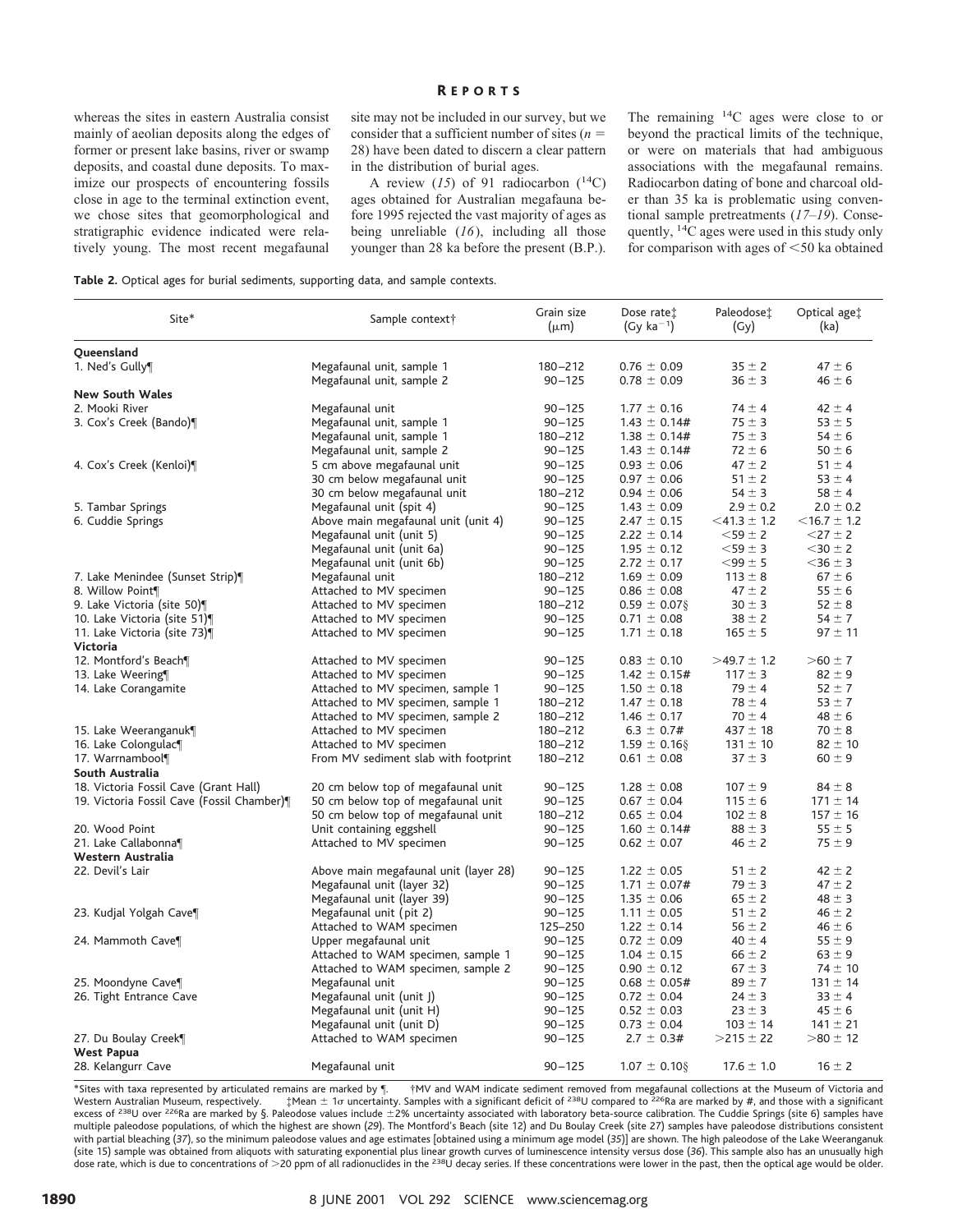from optical dating of megafauna-bearing sediments and <sup>230</sup>Th/<sup>234</sup>U dating of flowstones formed above and below megafaunal remains. Optical dating is a luminescencebased method that indicates the time elapsed since the sediment grains were last exposed to sunlight (*20–22*). The optical age corresponds to the burial age of megafaunal remains in primary deposition, whereas <sup>230</sup>Th/ <sup>234</sup>U dating gives the crystallization age of the flowstone, and thus a constraining age for remains above or below the flowstone. Support for the optical ages reported here (Table 2) is provided by their consistency with the 14C and 230Th/234U ages obtained at megafaunal sites where comparisons have been made (Table 3) (*19, 23–25*). All three methods yield concordant ages within the time range of 14C dating, and beyond this limit the optical and 230Th/234U ages are in good agreement and correct stratigraphic order.

Optical and 230Th/234U dating were conducted primarily on deposits containing the remains of megafauna in articulated anatomical position (Table 1) to avoid uncertainties introduced by post-depositional disturbance and reworking of fossils. This conservative approach is vital because the remains must be in primary depositional context to estimate the time of death from optical dating of the burial sediments or 230Th/234U dating of the enclosing flowstones. We also dated some deposits with disarticulated remains, but we recognize that these ages will be too young if the remains have been derived from older units. A sandstone slab bearing the impression of a *Genyornis* footprint and dune sands containing burnt fragments of *Genyornis* eggshell were also dated. Sediment samples for optical dating were collected on site from stratigraphic units that were clearly related to the megafaunal remains; in addition, lumps of sediment attached to megafaunal remains in museum collections R EPORTS

were removed for dating (Table 2). We adopted a conservative approach to dating of museum samples (*20*), owing to their small size and the lack of an in situ dose rate measurement. Confidence in the age estimates for the museum specimens is given by the close agreement between the ages of the museum and field-collected samples from Kudjal Yolgah Cave (site 23; see Table 2). Our main conclusions, however, are based on field-collected samples, which yield the most reliable and precise ages. Calcite flowstones were prepared for  $230 \text{Th}/234 \text{U}$  dating using standard methods and were analyzed by thermal ionization mass spectrometry (*19, 24, 25*), and the ages (Table 3) have been corrected for detrital 230Th contamination (*26*).

The youngest optical ages obtained for deposits with articulated megafaunal remains (Table 2) (27) are  $47 \pm 4$  ka for Ned's Gully (site 1) in Queensland and  $46 \pm 2$  ka for Kudjal Yolgah Cave (site 23) in Western Australia. This result implies broadly synchronous extinction across the continent. Claims have also been made (*28*) for articulated remains of *Simosthenurus occidentalis* of similar age from Tight Entrance Cave (site 26, unit H or below) in Western Australia, and several sites (3, 4, 8, 9, and 10) in New South Wales produced slightly older ages (50 to 55 ka) for articulated megafauna. In contrast, much younger apparent burial ages were obtained for some sites containing disarticulated remains (Table 2) (*27*); the youngest such age is  $2.0 \pm 0.2$  ka for fragmented remains at Tambar Springs (site 5). Optical dating of individual grains from the Cuddie Springs deposit [site 6 (*23*)] indicates that some sediment mixing has occurred (*29*). We interpret the young ages obtained for disarticulated remains and the indication of sediment mixing at Cuddie Springs as evidence that the remains are not in their primary depositional setting, but have been eroded from older units and redeposited in younger

units with contemporaneous sediment and charcoal.

The youngest measured burial age for articulated remains may be older than the terminal extinction event, unless the most recent burial site is fortuitously included in our survey. But each optical age has a relative standard error of 5 to 15%, so the measured age could by chance be less than the true extinction age at some sites. Accordingly, we built a statistical model of the data under the assumption that the true burial ages are a realization of a Poisson process of constant intensity up to the time of extinction. That is, we assumed that the true burial ages are distributed randomly through time, with equal numbers per unit time, on average. The optical age is the true burial age plus a Gaussian error with a mean of zero and a standard deviation equal to the reported standard error. We estimated the time of extinction by maximum likelihood, confining attention to articulated remains with optical ages of  $\leq$ 55 ka (30). This avoids a potential difficulty caused by the undersampling of sites much older than the extinction event. Using this model, the maximum likelihood estimate of the extinction time is 46.4 ka, with 68% and 95% confidence intervals of 48.9 to 43.6 ka and 51.2 to 39.8 ka, respectively.

Our data show little evidence for faunal attenuation. Twelve of the 20 genera of megafauna recorded from Pleistocene deposits in temperate Australia (*1, 2*) survived to at least 80 ka, including the most common and widespread taxa, and six of these genera (*Diprotodon*, *Phascolonus*, *Thylacoleo*, *Procoptodon*, *Protemnodon*, and *Simosthenurus*) are represented at the two sites dated to around 46 ka. These data indicate that a relatively diverse group of megafauna survived until close to the time of extinction. Further sites are needed to test this proposition and to identify the cause(s) of megafaunal extinction.

**Table 3.** 230Th/234U ages for Western Australian flowstones, supporting data, and sample contexts. The subscripts (*t*) and (0) denote the present and initial values of  $\delta^{234}$ U, respectively. All errors are  $2\sigma$ . Ages for flowstones at Devil's Lair (site 22), Tight Entrance Cave (site 26), and Victoria Fossil Cave (Grant Hall, site 18, and Fossil Chamber, site 19) are reported elsewhere (*19, 24, 25, 28*).

|                                    | correction† | (ppm) | activity ratio    | $\delta^{234}U_{(t)}$<br>$(\%circ)$ | $\delta^{234}U_{(0)}$<br>$(\%_{0})$ | 230Th/232Th<br>activity ratio | 230Th/234U<br>age (ka) |
|------------------------------------|-------------|-------|-------------------|-------------------------------------|-------------------------------------|-------------------------------|------------------------|
| Above megafaunal unit,<br>sample 1 | U           | 0.008 | $0.302 \pm 0.006$ | $102 \pm 12$                        | $112 \pm 14$                        | $13.9 \pm 0.2$                | $34.7 \pm 0.9$         |
|                                    |             |       | $0.294 \pm 0.008$ | $102 \pm 31$                        | $112 \pm 34$                        |                               | 33.6 $\pm$ 1.6         |
| Above megafaunal unit,<br>sample 2 | U           | 0.008 | $0.331 \pm 0.003$ | $105 \pm 7$                         | $117 \pm 7$                         | $5.37 \pm 0.05$               | $38.5 \pm 0.6$         |
|                                    |             |       | $0.308 \pm 0.005$ | $105 \pm 18$                        | $116 \pm 19$                        |                               | $35.4 \pm 1.0$         |
| Above upper megafaunal unit        | U           | 0.025 | $0.375 \pm 0.003$ | $49 \pm 3$                          | $57 \pm 3$                          | $5.95 \pm 0.05$               | $47.9 \pm 0.6$         |
|                                    |             |       | $0.353 \pm 0.006$ | $49 \pm 16$                         | $56 \pm 18$                         |                               | 44.4 $\pm$ 1.3         |
| Below upper megafaunal unit        | U           | 0.056 | $0.457 \pm 0.005$ | $73 \pm 4$                          | $86 \pm 5$                          | $4.49 \pm 0.05$               | $60.0 \pm 1.0$         |
|                                    |             |       | $0.429 \pm 0.009$ | $72 \pm 22$                         | $84 \pm 25$                         |                               | 55.2 $\pm$ 2.2         |
| Above megafaunal unit              | U           | 0.061 | $0.341 \pm 0.004$ | $40 \pm 4$                          | $45 \pm 4$                          | $17.7 \pm 0.3$                | 43.1 $\pm$ 0.7         |
|                                    |             |       | $0.335 \pm 0.008$ | $41 \pm 24$                         | $46 \pm 27$                         |                               | 42.2 $\pm$ 1.8         |
|                                    |             |       |                   |                                     |                                     |                               |                        |

\*All three sites have taxa represented by articulated remains. †Data corrected (C) and uncorrected (U) for detrital 230Th contamination (*26*). The detritally corrected ages are considered more reliable.